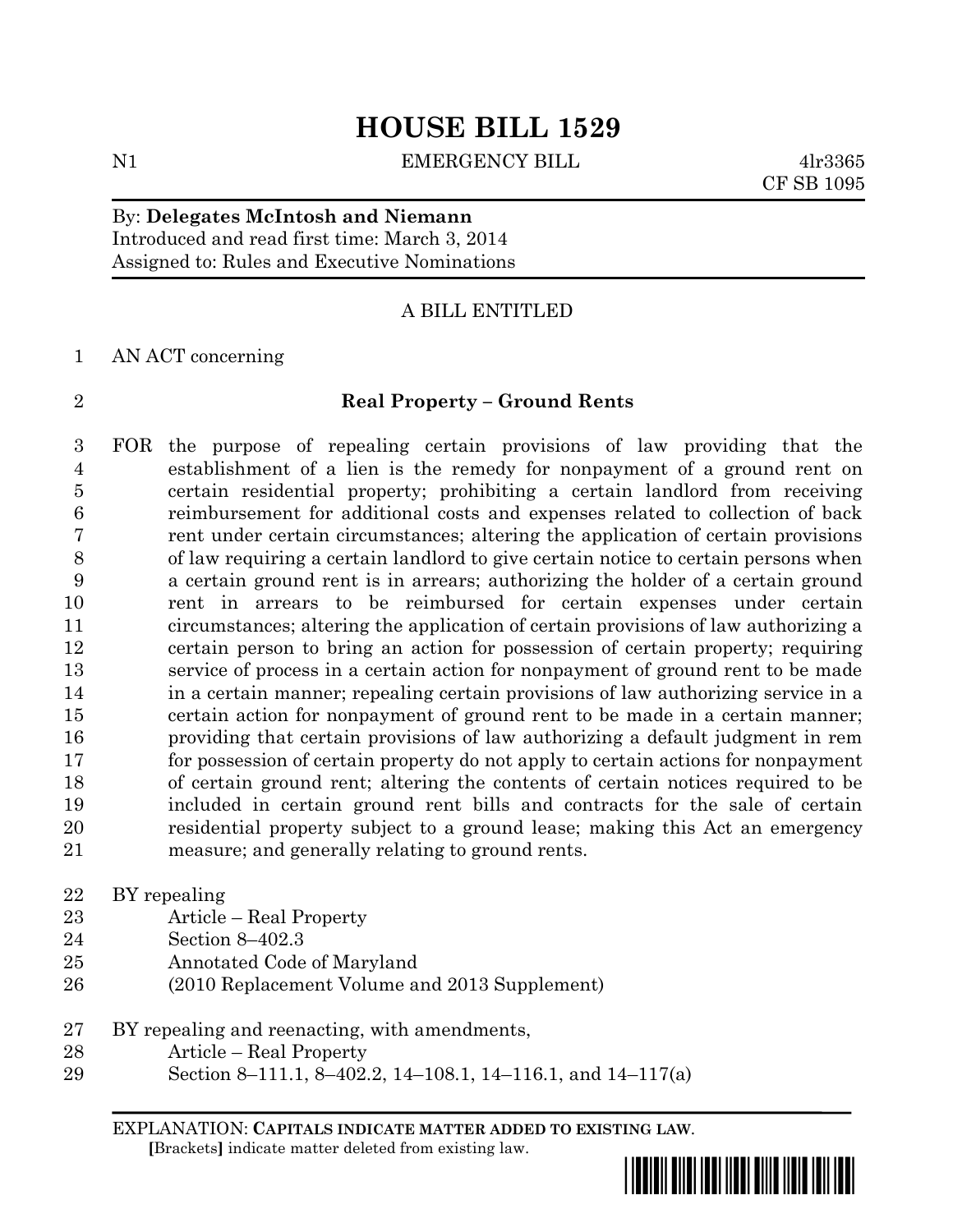- Annotated Code of Maryland
- (2010 Replacement Volume and 2013 Supplement)
- BY repealing and reenacting, without amendments,
- Article Real Property
- Section 8–111.2
- Annotated Code of Maryland
- (2010 Replacement Volume and 2013 Supplement)
- BY adding to
- Article Real Property
- Section 8–402.3
- Annotated Code of Maryland
- (2010 Replacement Volume and 2013 Supplement)

 SECTION 1. BE IT ENACTED BY THE GENERAL ASSEMBLY OF MARYLAND, That Section(s) 8–402.3 of Article – Real Property of the Annotated Code of Maryland be repealed.

 SECTION 2. AND BE IT FURTHER ENACTED, That the Laws of Maryland read as follows:

# **Article – Real Property**

8–111.1.

 (a) This section applies to all residential leases or subleases in effect on or after October 1, 1999, which have an initial term of 99 years and which create a leasehold estate, or subleasehold estate, subject to the payment of an annual ground rent.

 (b) In any suit, action, or proceeding by a landlord, or the transferee of the reversion in leased property, to recover back rent, the landlord, or the transferee of the reversion in leased property is entitled to demand or recover not more than 3 years back rent.

# **(C) IN ADDITION TO RENT PAYABLE UNDER SUBSECTION (B) OF THIS SECTION, A LANDLORD MAY NOT RECEIVE REIMBURSEMENT FOR ANY ADDITIONAL COSTS OR EXPENSES RELATED TO COLLECTION OF THE BACK RENT, EXCEPT AS PROVIDED IN §§ 8–402.2 AND 8–402.3 OF THIS TITLE.**

 **[**(c)**] (D)** (1) Notwithstanding any other provision of law, in any suit, action, or proceeding to recover back rent, a landlord or holder of a ground rent may only recover not more than 3 years back rent if the property is:

 (i) Owned or acquired by any means by the Mayor and City Council of Baltimore; and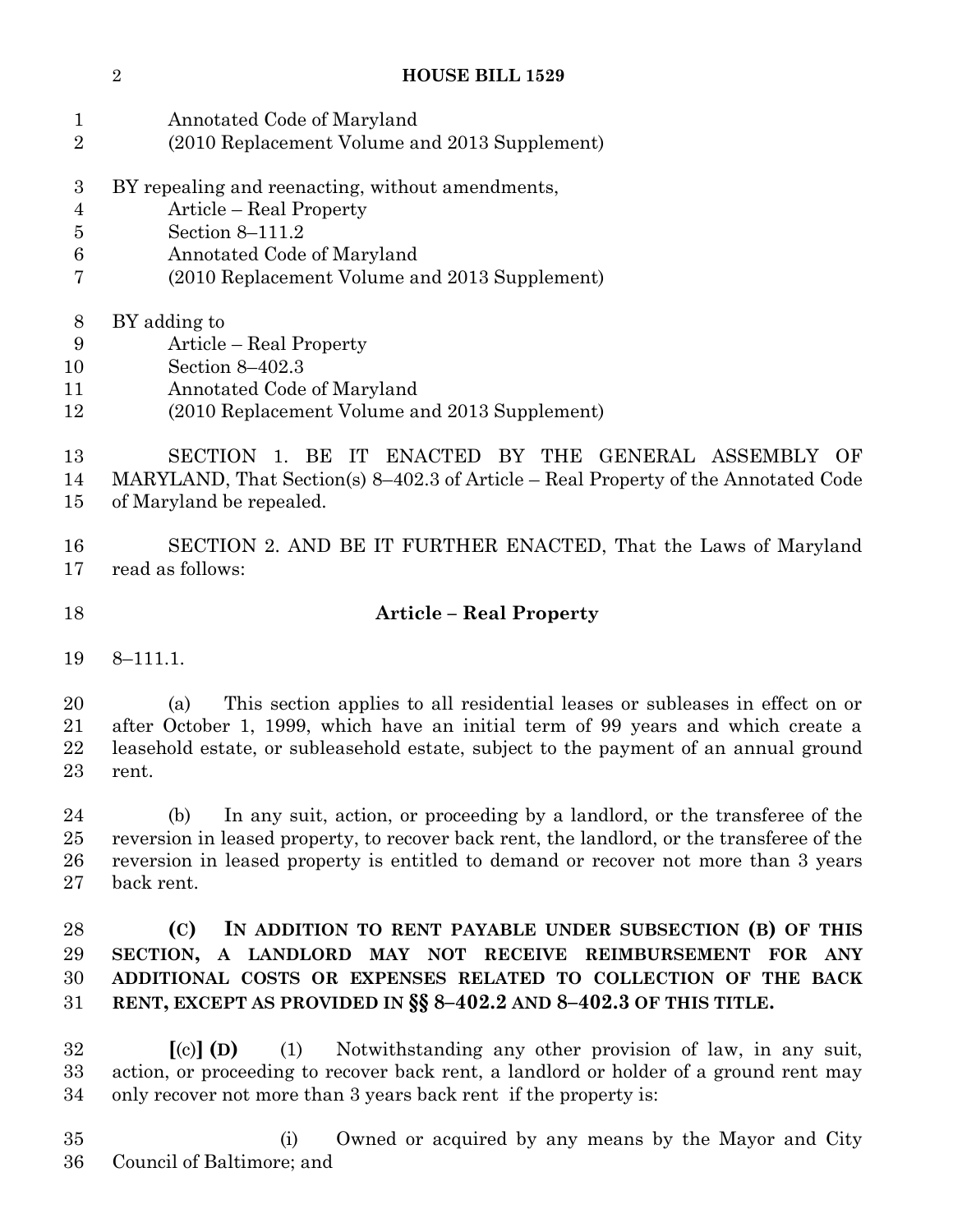1 (ii) Abandoned property, as defined in  $\S$  21–17(a)(2) of the Public Local Laws of Baltimore City, or distressed property, as defined in § 21–17(a)(3) of the Public Local Laws of Baltimore City.

 (2) With regard to property described under paragraph (1) of this subsection, a landlord may request in writing that the Mayor and City Council of Baltimore acquire the reversionary interest under the ground rent for the market value established at the time of the acquisition by the Mayor and City Council of the leasehold interest under the ground rent.

- 8–111.2.
- (a) This section does not apply to property:

 (1) Leased for business, commercial, manufacturing, mercantile, or industrial purposes, or any other purpose that is not primarily residential;

 (2) Improved or to be improved by any apartment, condominium, cooperative, or other building for multifamily use of greater than four dwelling units;

 (3) Leased for dwellings or mobile homes that are erected or placed in a mobile home development or mobile home park; or

 (4) Subject to an affordable housing land trust agreement executed under Title 14, Subtitle 5 of this article.

 (b) On or after January 22, 2007, the owner of a fee simple or leasehold estate in residential property that is or was used, intended to be used, or authorized to be used for four or fewer dwelling units may not create a reversionary interest in the property under a ground lease or a ground sublease for a term of years renewable forever subject to the payment of a periodic ground rent.

- 8–402.2.
- 

(a) **[**(1) This section applies to property:

 (i) Leased for business, commercial, manufacturing, mercantile, or industrial purposes, or any other purpose that is not primarily residential;

 (ii) Improved or to be improved by any apartment, condominium, cooperative, or other building for multifamily use of greater than four dwelling units; or

 (iii) Leased for dwellings or mobile homes that are erected or placed in a mobile home development or mobile home park.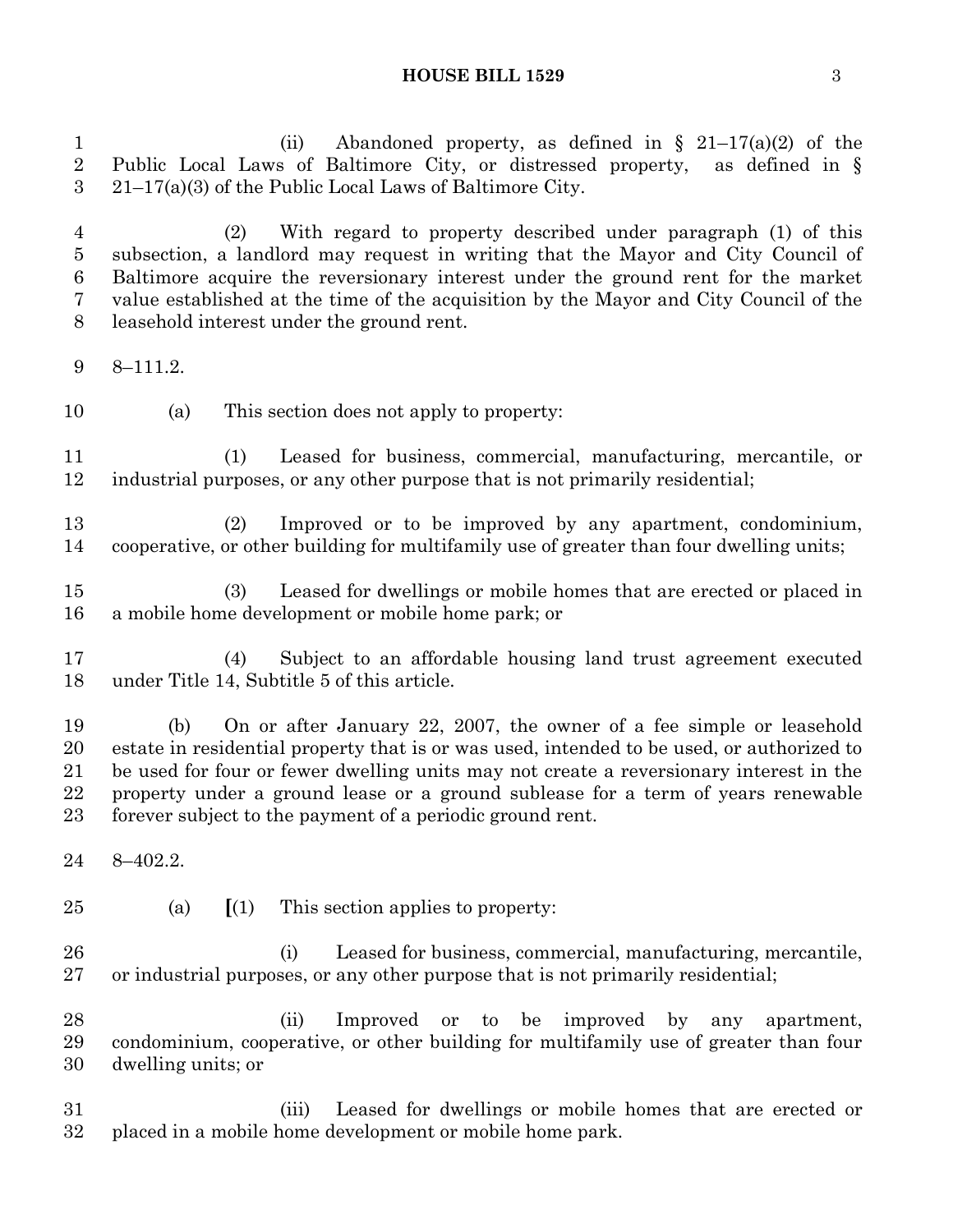(2) This section does not apply to residential property that is or was used, intended to be used, or authorized to be used for four or fewer dwelling units.

 (b)**]** Whenever, in a case that involves a 99–year ground lease renewable forever, at least 6 months ground rent is in arrears and the landlord has the lawful right to reenter for the nonpayment of the rent, the landlord, no less than 45 days after sending to the tenant by certified mail, return receipt requested, at the tenant's last known address, and also by first–class mail to the title agent or attorney listed on the deed to the property or the intake sheet recorded with the deed, a bill for the ground rent due, may bring an action for possession of the property under § 14–108.1 of this article**[**; if the tenant cannot be personally served or there is no tenant in actual possession of the property, service by posting notice on the property may be made in accordance with the Maryland Rules. Personal service or posting in accordance with the Maryland Rules shall stand in the place of a demand and reentry**]**.

 **[**(c)**] (B)** (1) Before entry of a judgment the landlord shall give written notice of the pending entry of judgment to each mortgagee of the lease, or any part of the lease, who before entry of the judgment has recorded in the land records of each county where the property is located a timely request for notice of judgment. A request for notice of judgment shall:

 (i) Be recorded in a separate docket or book that is indexed under the name of the mortgagor;

 (ii) Identify the property on which the mortgage is held and refer to the date and recording reference of that mortgage;

- 23 (iii) State the name and address of the holder of the mortgage; and
- 
- 25 (iv) Identify the ground lease by stating:
- 26 1. The name of the original lessor;
- 2. The date the ground lease was recorded; and
- 3. The office, docket or book, and page where the ground lease is recorded.

 (2) The landlord shall mail the notice by certified mail return receipt requested to the mortgagee at the address stated in the recorded request for notice of judgment. If the notice is not given, judgment in favor of the landlord does not impair the lien of the mortgagee. Except as otherwise provided in this subsection, the property is discharged from the lease and the rights of all persons claiming under the lease are foreclosed unless, within 6 calendar months after execution of the judgment for possession, the tenant or any other person claiming under the lease: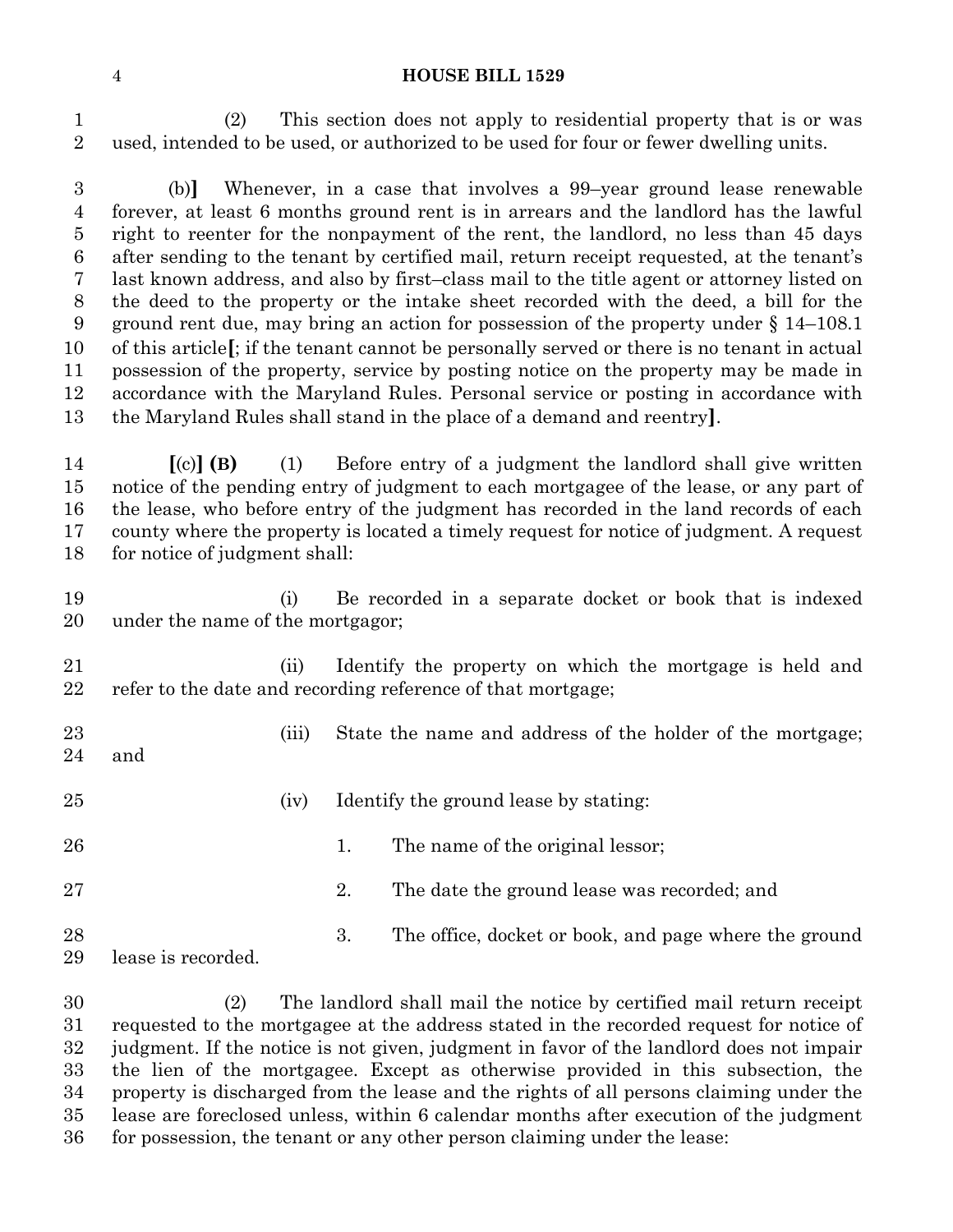(i) Pays the ground rent, arrears, and all costs awarded against that person; and

- 
- (ii) Commences a proceeding to obtain relief from the judgment.

 **[**(d)**] (C)** This section does not bar the right of any mortgagee of the lease, or any part of the lease, who is not in possession at any time before expiration of 6 calendar months after execution of the judgment awarding the landlord possession, to pay all costs and damages sustained by the landlord and to perform all the covenants and agreements that are to be performed by the tenant.

 **(D) EXCEPT AS OTHERWISE PROVIDED BY LAW, A LANDLORD MAY NOT RECEIVE REIMBURSEMENT FOR ANY ADDITIONAL COSTS OR EXPENSES RELATED TO COLLECTION OF THE BACK RENT UNLESS THE NOTICE REQUIREMENTS OF THIS SECTION AND § 8–402.3 OF THIS SUBTITLE ARE MET.**

**8–402.3.**

 **(A) IN THIS SECTION, "GROUND RENT" MEANS A RESIDENTIAL LEASE OR SUBLEASE IN EFFECT ON OR AFTER JULY 1, 2007, THAT HAS AN INITIAL TERM OF 99 YEARS RENEWABLE FOREVER AND CREATES A LEASEHOLD ESTATE SUBJECT TO THE PAYMENT OF SEMIANNUAL INSTALLMENTS OF AN ANNUAL LEASE AMOUNT.**

 **(B) (1) IF AUTHORIZED UNDER THE RESIDENTIAL LEASE OR SUBLEASE, THE HOLDER OF A GROUND RENT THAT IS AT LEAST 6 MONTHS IN ARREARS IS ENTITLED TO REIMBURSEMENT FOR ACTUAL EXPENSES NOT EXCEEDING \$300 INCURRED IN THE COLLECTION OF THAT PAST DUE GROUND RENT AND IN COMPLYING WITH THE NOTICE REQUIREMENTS UNDER § 8–402.2(A) OF THIS SUBTITLE, INCLUDING:**

| 25 | TITLE ABSTRACT AND EXAMINATION FEES;<br>(I)                          |
|----|----------------------------------------------------------------------|
| 26 | <b>JUDGMENT REPORT FEES;</b><br>(II)                                 |
| 27 | PHOTOCOPYING AND POSTAGE FEES; AND<br>(III)                          |
| 28 | <b>ATTORNEY'S FEES.</b><br>(IV)                                      |
| 29 | (2)<br>IF AUTHORIZED UNDER THE RESIDENTIAL LEASE OR                  |
| 30 | SUBLEASE, ON FILING AN ACTION FOR EJECTMENT, THE PLAINTIFF OR HOLDER |

 **OF A GROUND RENT IS ENTITLED TO REIMBURSEMENT FOR REASONABLE EXPENSES INCURRED IN THE PREPARATION AND FILING OF THE EJECTMENT ACTION, INCLUDING:**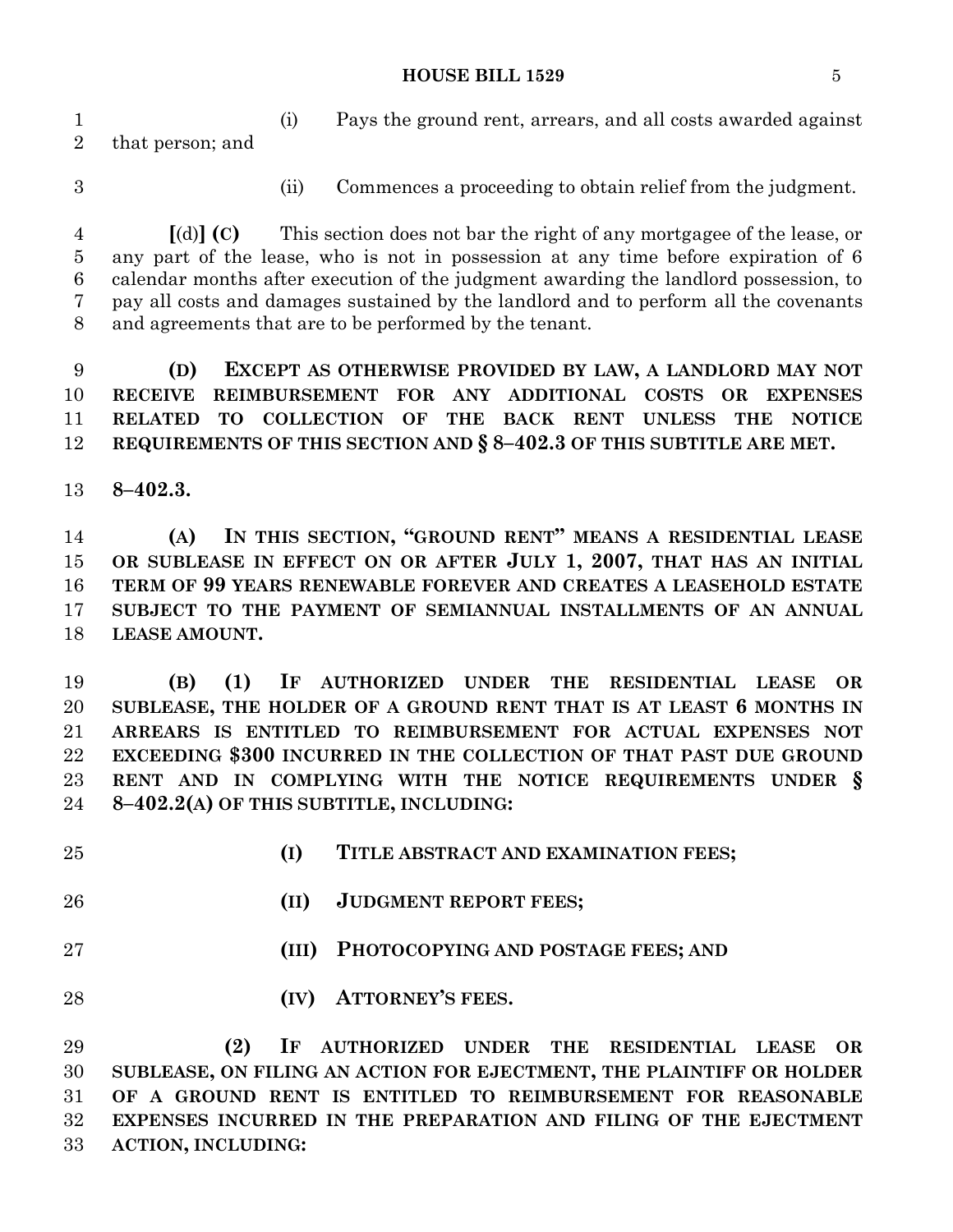|                                   | $6\phantom{1}6$<br><b>HOUSE BILL 1529</b>                                                                                           |
|-----------------------------------|-------------------------------------------------------------------------------------------------------------------------------------|
|                                   |                                                                                                                                     |
| $\mathbf{1}$                      | (I)<br>FILING FEES AND COURT COSTS;                                                                                                 |
| $\overline{2}$<br>3               | (II)<br><b>EXPENSES INCURRED IN THE SERVICE OF PROCESS OR</b><br>OTHERWISE PROVIDING NOTICE;                                        |
| $\overline{4}$<br>$\overline{5}$  | (III)<br>TITLE ABSTRACT AND EXAMINATION FEES<br><b>NOT</b><br>INCLUDED UNDER PARAGRAPH (1) OF THIS SUBSECTION, NOT EXCEEDING \$150; |
| $6\phantom{.}6$<br>$\overline{7}$ | <b>REASONABLE ATTORNEY'S FEES NOT EXCEEDING \$450;</b><br>(IV)<br><b>AND</b>                                                        |
| 8<br>$9\phantom{.}$               | TAXES, INCLUDING INTEREST AND PENALTIES, THAT<br>(V)<br>HAVE BEEN PAID BY THE PLAINTIFF OR HOLDER OF A GROUND RENT.                 |
| 10                                | EXCEPT AS PROVIDED IN SUBSECTION (B) OF THIS SECTION OR IN $\S$<br>(C)                                                              |
| 11                                | 8-402.2(C) OF THIS SUBTITLE, THE PLAINTIFF OR HOLDER OF A GROUND RENT                                                               |
| 12                                | IS NOT ENTITLED TO REIMBURSEMENT FOR ANY OTHER EXPENSES INCURRED IN                                                                 |
| 13                                | THE COLLECTION OF A GROUND RENT.                                                                                                    |
| 14                                | THE HOLDER OF A GROUND RENT MAY NOT BE REIMBURSED<br>(1)<br>(D)                                                                     |
| 15                                | FOR EXPENSES UNDER SUBSECTION (B) OF THIS SECTION UNLESS THE HOLDER                                                                 |
| 16                                | SENDS THE TENANT AS IDENTIFIED IN THE RECORDS OF THE<br><b>STATE</b>                                                                |
| 17                                | <b>DEPARTMENT OF ASSESSMENTS AND TAXATION WRITTEN NOTICE AT LEAST 30</b>                                                            |
| 18                                | DAYS BEFORE TAKING ANY ACTION IN ACCORDANCE WITH § 8-402.2(A) OF THIS                                                               |
| 19                                | SUBTITLE AND $\S 14-108.1$ OF THIS ARTICLE.                                                                                         |
|                                   |                                                                                                                                     |
| 20                                | (2) THE NOTICE SHALL BE IN 14 POINT, BOLD FONT, AND                                                                                 |
| $21\,$                            | <b>CONTAIN THE FOLLOWING:</b>                                                                                                       |
| 22                                | (I)<br>THE AMOUNT OF THE PAST DUE GROUND RENT; AND                                                                                  |
| 23                                | A STATEMENT THAT UNLESS THE PAST DUE GROUND<br>(II)                                                                                 |
| 24                                | RENT IS PAID WITHIN 30 DAYS, FURTHER ACTION WILL BE TAKEN IN                                                                        |
| 25                                | ACCORDANCE WITH $\S$ 8-402.2(A) OF THIS SUBTITLE AND $\S$ 14-108.1 OF THIS                                                          |
| 26                                | ARTICLE AND THE TENANT WILL BE LIABLE FOR THE EXPENSES AND FEES                                                                     |
| 27                                | INCURRED IN CONNECTION WITH THE COLLECTION OF THE PAST DUE GROUND                                                                   |
| 28                                | RENT AS PROVIDED IN THIS SECTION.                                                                                                   |
| 29                                | (3)<br>THE HOLDER OF THE GROUND RENT SHALL:                                                                                         |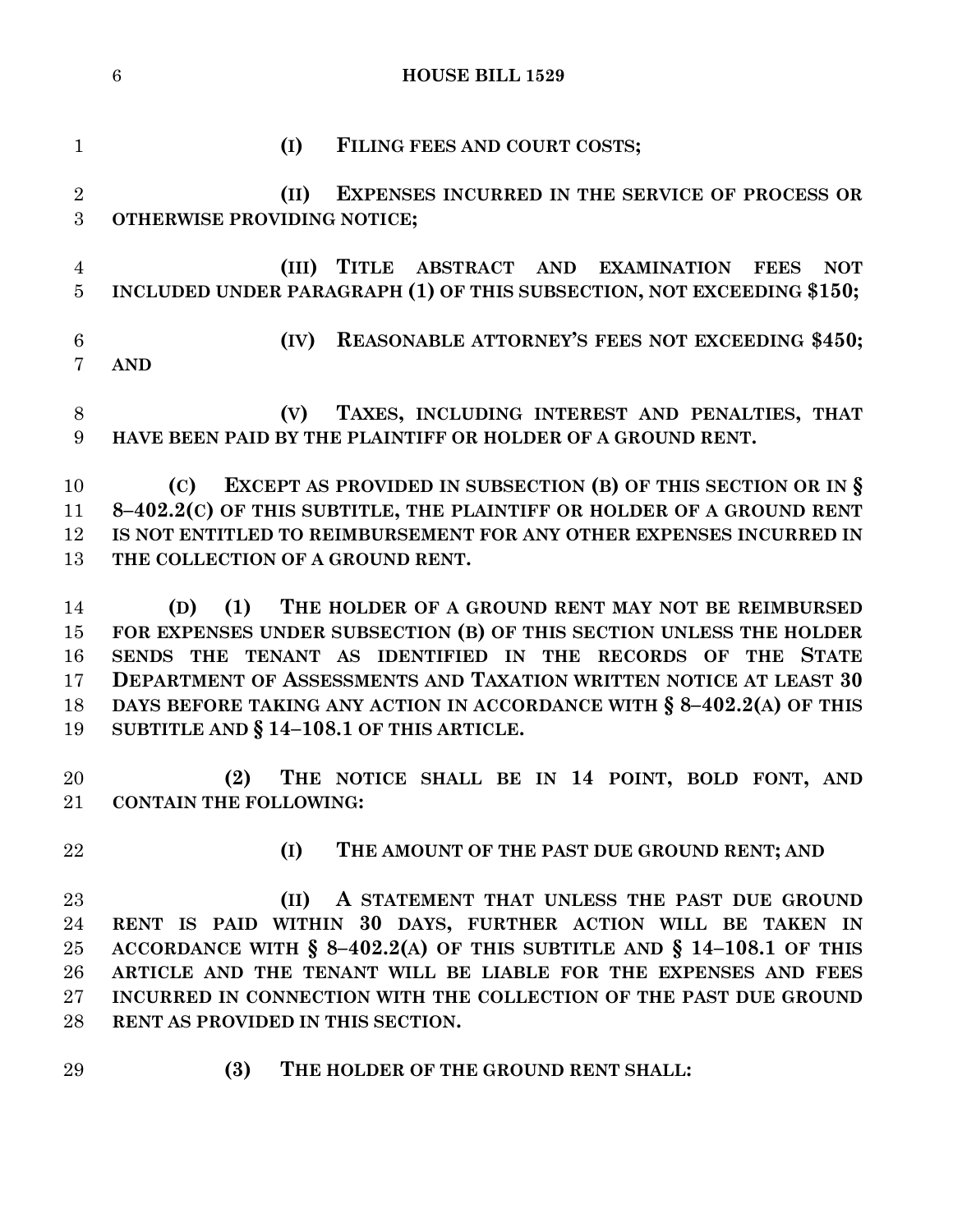| $\mathbf{1}$<br>$\overline{2}$<br>3 | (I)<br>MAIL THE NOTICE BY FIRST-CLASS MAIL TO THE<br>TENANT'S LAST KNOWN ADDRESS AS SHOWN IN THE RECORDS OF THE STATE<br><b>DEPARTMENT OF ASSESSMENTS AND TAXATION; AND</b>                                                                                              |
|-------------------------------------|--------------------------------------------------------------------------------------------------------------------------------------------------------------------------------------------------------------------------------------------------------------------------|
| $\overline{4}$<br>$\overline{5}$    | <b>OBTAIN A CERTIFICATE OF MAILING FROM THE UNITED</b><br>(II)<br><b>STATES POSTAL SERVICE.</b>                                                                                                                                                                          |
| $6\phantom{1}6$                     | $14 - 108.1.$                                                                                                                                                                                                                                                            |
| 7                                   | This section does not apply to:<br>(a)                                                                                                                                                                                                                                   |
| 8                                   | A grantee action under $\S$ 14-109 of this subtitle;<br>(1)                                                                                                                                                                                                              |
| 9<br>10                             | A landlord-tenant action that is within the exclusive original<br>(2)<br>jurisdiction of the District Court; OR                                                                                                                                                          |
| 11<br>12<br>13                      | [An action for nonpayment of ground rent under a ground lease on<br>(3)<br>residential property that is or was used, intended to be used, or authorized to be used<br>for four or fewer dwelling units; or                                                               |
| 14                                  | An action for wrongful detainer under $\S$ 14–132 of this subtitle.<br>(4)                                                                                                                                                                                               |
| 15<br>16<br>17                      | A person who is not in possession of property and claims title and<br>(1)<br>(b)<br>right to possession may bring an action for possession against the person in possession<br>of the property.                                                                          |
| 18<br>19                            | Encumbrance of property by a mortgage or deed of trust to secure a<br>(2)<br>debt does not prevent an action under this section by the owner of the property.                                                                                                            |
| 20<br>21<br>22<br>23                | (C)<br>IN AN ACTION UNDER THIS SECTION FOR NONPAYMENT OF GROUND<br>RENT UNDER A GROUND LEASE ON RESIDENTIAL PROPERTY THAT IS OR WAS<br>USED, INTENDED TO BE USED, OR AUTHORIZED TO BE USED FOR FOUR OR<br>FEWER DWELLING UNITS, SERVICE OF PROCESS SHALL BE MADE BY:     |
| 24<br>25                            | (1)<br>PERSONAL DELIVERY OF THE PAPERS TO THE LEASEHOLD<br>TENANT; OR                                                                                                                                                                                                    |
| 26<br>27<br>28                      | (2)<br>LEAVING THE PAPERS WITH A RESIDENT OF SUITABLE AGE<br>AND DISCRETION AT THE LEASEHOLD TENANT'S DWELLING HOUSE OR USUAL<br>PLACE OF ABODE.                                                                                                                         |
| 29<br>30<br>31<br>32                | $\lceil$ (c) $\rceil$ (D)<br>(1)<br>THIS SUBSECTION DOES NOT APPLY TO AN ACTION FOR<br>NONPAYMENT OF GROUND RENT UNDER A GROUND LEASE ON RESIDENTIAL<br>PROPERTY THAT IS OR WAS USED, INTENDED TO BE USED, OR AUTHORIZED TO<br>BE USED FOR FOUR OR FEWER DWELLING UNITS. |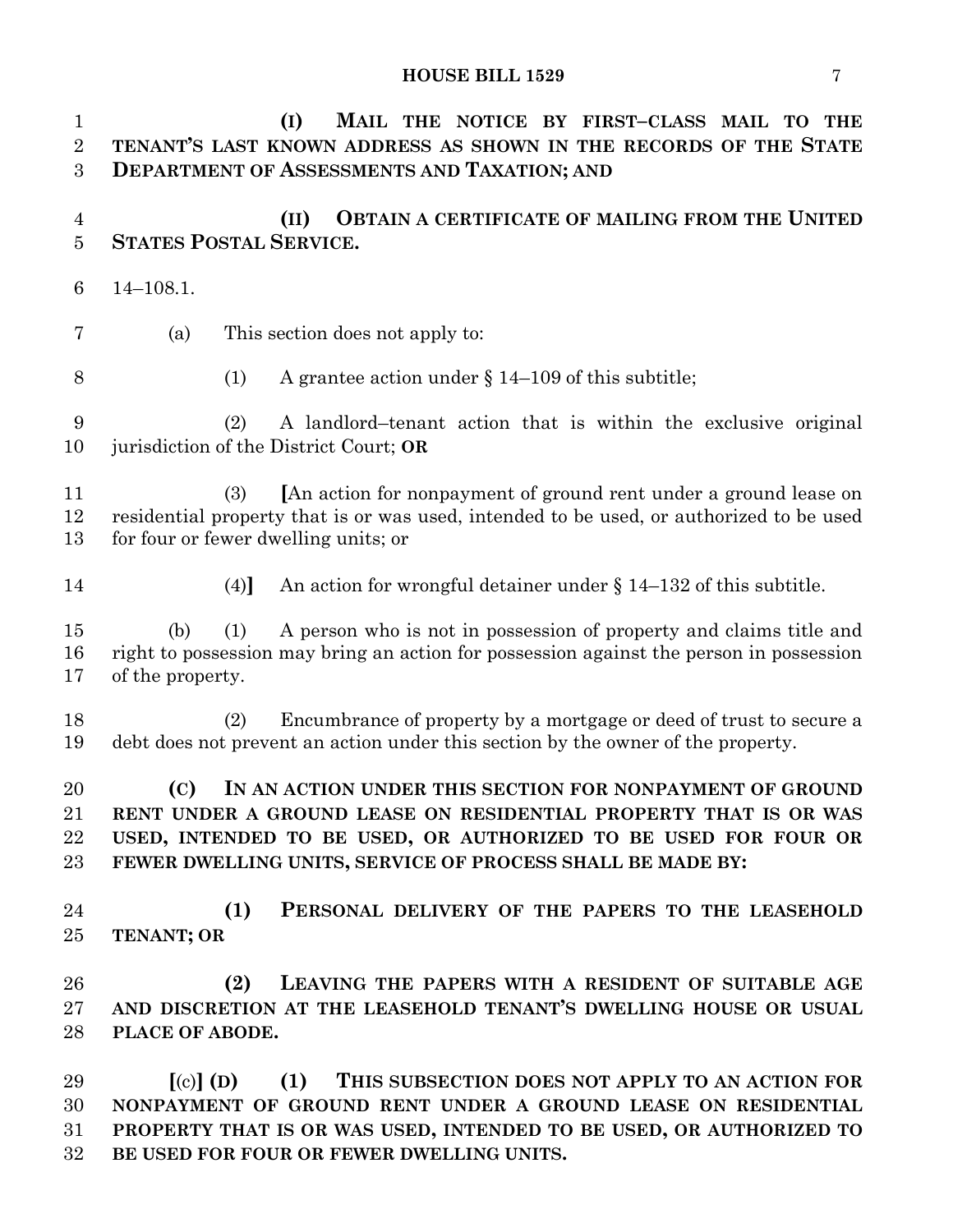| $\mathbf{1}$<br>$\sqrt{2}$<br>$\boldsymbol{3}$<br>$\overline{4}$<br>$\overline{5}$ | When personal jurisdiction is not obtained over the defendant, the<br>(2)<br>plaintiff may obtain a default judgment under the Maryland Rules only on proof of<br>title and right to possession. The judgment shall be in rem for possession of the<br>property. Entry and enforcement of the judgment does not bar further pursuit, in the<br>same or another action, of the plaintiff's claim for mesne profits and damages. |
|------------------------------------------------------------------------------------|--------------------------------------------------------------------------------------------------------------------------------------------------------------------------------------------------------------------------------------------------------------------------------------------------------------------------------------------------------------------------------------------------------------------------------|
| $6\phantom{.}6$                                                                    | $14 - 116.1.$                                                                                                                                                                                                                                                                                                                                                                                                                  |
| $\overline{7}$                                                                     | (a)<br>In this section the following words have the meanings indicated.<br>(1)                                                                                                                                                                                                                                                                                                                                                 |
| $8\,$<br>$9\phantom{.0}$                                                           | "Ground lease" means a residential lease or sublease for a term of<br>(2)<br>years renewable forever subject to the payment of a periodic ground rent.                                                                                                                                                                                                                                                                         |
| 10<br>11                                                                           | "Ground lease holder" means the holder of the reversionary<br>(3)<br>(i)<br>interest under a ground lease.                                                                                                                                                                                                                                                                                                                     |
| 12<br>13                                                                           | "Ground lease holder" includes an agent of the ground lease<br>(ii)<br>holder.                                                                                                                                                                                                                                                                                                                                                 |
| 14<br>15                                                                           | "Ground rent" means a rent issuing out of, or collectible in<br>(4)<br>connection with, the reversionary interest under a ground lease.                                                                                                                                                                                                                                                                                        |
| 16<br>17                                                                           | "Leasehold interest" means the tenancy in real property created<br>(5)<br>under a ground lease.                                                                                                                                                                                                                                                                                                                                |
| 18<br>19                                                                           | "Leasehold tenant" means the holder of the leasehold interest<br>(6)<br>under a ground lease.                                                                                                                                                                                                                                                                                                                                  |
| 20<br>21                                                                           | This section applies to residential property that was or is used,<br>(b)<br>(1)<br>intended to be used, or authorized to be used for four or fewer dwelling units.                                                                                                                                                                                                                                                             |
| 22                                                                                 | (2)<br>This section does not apply to property:                                                                                                                                                                                                                                                                                                                                                                                |
| 23<br>24                                                                           | Leased for business, commercial, manufacturing, mercantile,<br>(i)<br>or industrial purposes, or any other purpose that is not primarily residential;                                                                                                                                                                                                                                                                          |
| 25<br>26<br>27                                                                     | (ii)<br>Improved or to be improved<br>$_{\rm by}$<br>any<br>apartment,<br>condominium, cooperative, or other building for multifamily use of greater than four<br>dwelling units; or                                                                                                                                                                                                                                           |
| 28<br>29                                                                           | Leased for dwellings or mobile homes that are erected or<br>(iii)<br>placed in a mobile home development or mobile home park.                                                                                                                                                                                                                                                                                                  |
| 30<br>31                                                                           | A ground lease holder may not collect a yearly or half-yearly installment<br>$\left( \mathrm{c}\right)$<br>payment of a ground rent due under the ground lease unless:                                                                                                                                                                                                                                                         |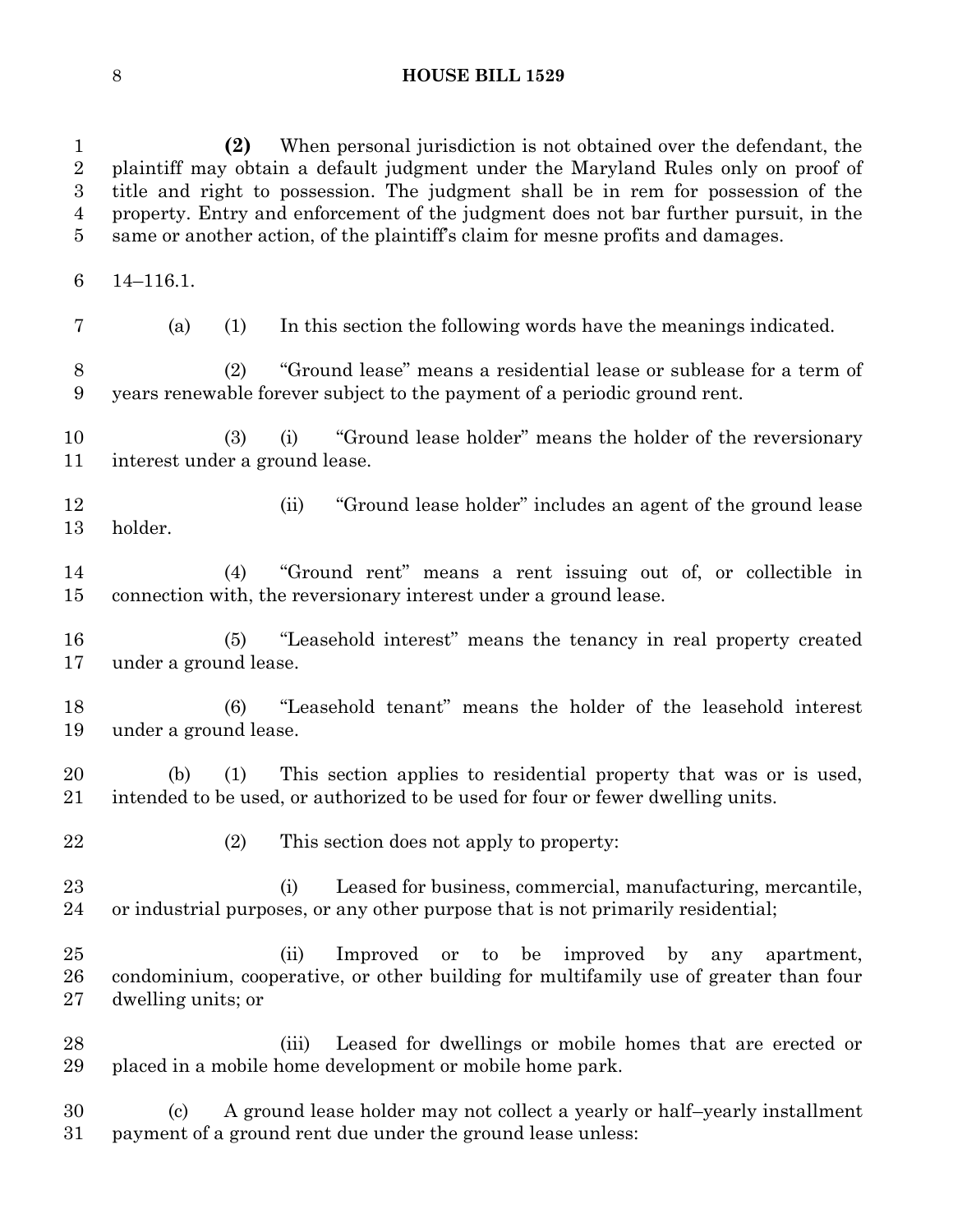(1) The ground lease is registered with the State Department of Assessments and Taxation under Title 8, Subtitle 7 of this article; and

 (2) At least 60 days before the payment is due, the ground lease holder mails a bill to the last known address of the leasehold tenant and to the address of the property subject to the ground lease.

 (d) The bill shall include a notice in boldface type, at least as large as 14 point, in substantially the following form:

## "NOTICE REQUIRED BY MARYLAND LAW

## REGARDING YOUR GROUND RENT

This property (address) is subject to a ground lease. The annual payment on the

 ground lease ("ground rent") is \$(dollar amount), payable in yearly or half–yearly installments on (date or dates).

 The next ground rent payment is due (day, month, year) in the amount of \$(dollar amount).

- The payment of the ground rent should be sent to:
- (name of ground lease holder)
- (address)
- (phone number)

## NOTE REGARDING YOUR RIGHTS AND RESPONSIBILITIES UNDER MARYLAND LAW:

 The ground lease holder is required to register the ground lease with the State Department of Assessments and Taxation and is prohibited from collecting ground rent payments unless the ground lease is registered. If the ground lease is registered, as the owner of this property, you are obligated to pay the ground rent to the ground lease holder. To determine whether the ground lease is registered, you may check the Web site of the State Department of Assessments and Taxation. It is also your responsibility to notify the ground lease holder if you change your address or transfer ownership of the property.

 If you fail to pay the ground rent on time, you are still responsible for paying the ground rent. In addition, **IF** the ground lease holder **[**may take action**] FILES AN ACTION IN COURT** to collect the past due ground rent**, YOU MAY BE REQUIRED TO PAY THE GROUND LEASE HOLDER FOR FEES AND COSTS ASSOCIATED WITH THE COLLECTION OF THE PAST DUE GROUND RENT. IN ADDITION, THE GROUND LEASE HOLDER MAY ALSO FILE AN ACTION IN COURT TO TAKE POSSESSION OF THE PROPERTY,** which may result **IN YOUR BEING RESPONSIBLE FOR ADDITIONAL FEES AND COSTS AND** ultimately in your loss of the property. Please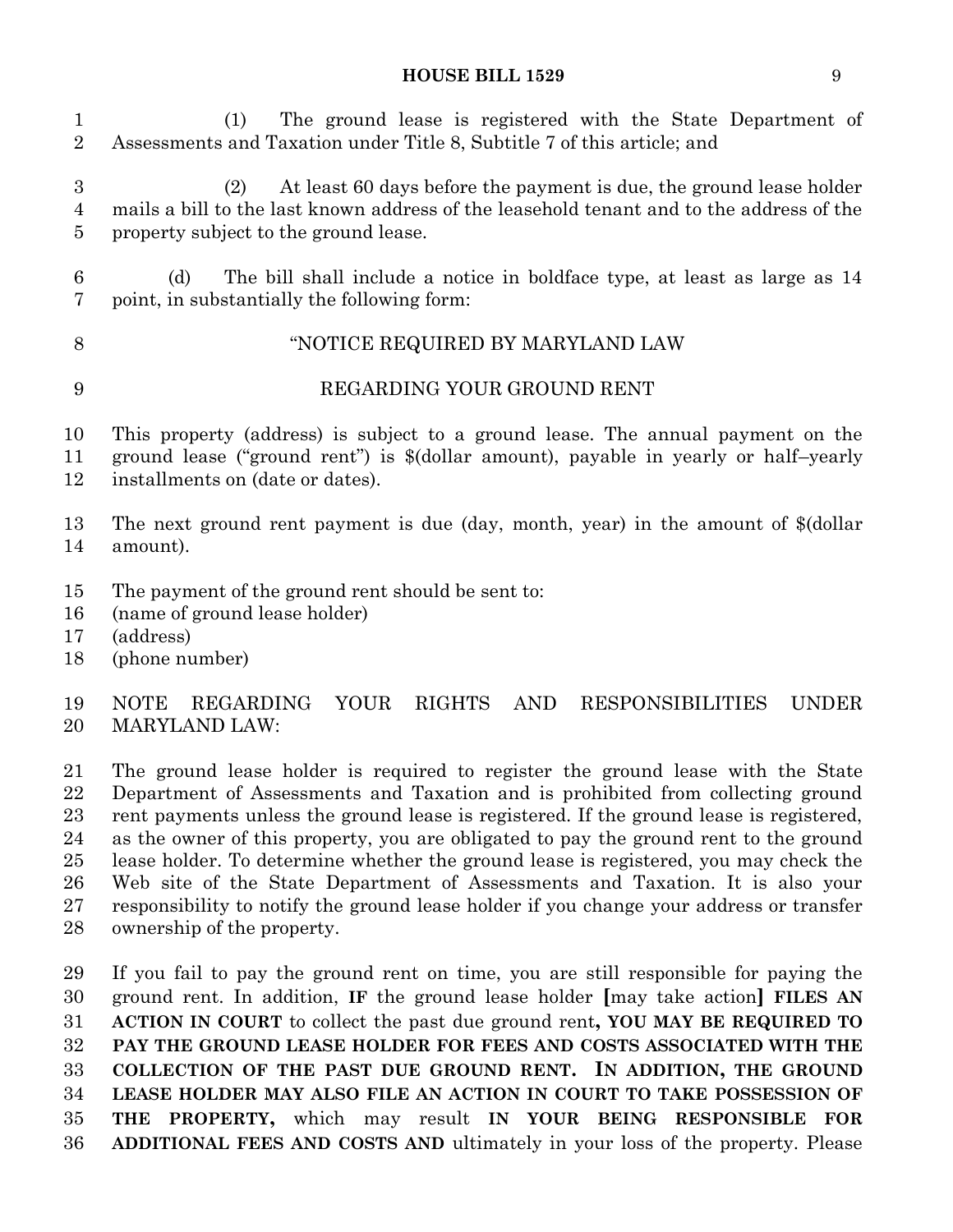note that under Maryland law, a ground lease holder may demand not more than 3 years of past due ground rent**, AND THERE ARE LIMITS ON HOW MUCH A GROUND LEASE HOLDER MAY BE REIMBURSED FOR FEES AND COSTS**. If you fail to pay the ground rent on time, you should contact a lawyer for advice.

 As the owner of this property, you are entitled to redeem, or purchase, the ground lease from the ground lease holder and obtain absolute ownership of the property. The redemption amount is fixed by law but may also be negotiated with the ground lease holder for a different amount. For information on redeeming the ground lease, contact the ground lease holder. If the identity of the ground lease holder is unknown, the State Department of Assessments and Taxation provides a process to redeem the ground lease that may result in your obtaining absolute ownership of the property. If you would like to obtain absolute ownership of this property, you should contact a lawyer for advice.".

14–117.

 (a) (1) (i) In this subsection the following words have the meanings indicated.

 (ii) "Ground lease" means a residential lease or sublease for a term of years renewable forever subject to the payment of a periodic ground rent.

 (iii) 1. "Ground lease holder" means the holder of the reversionary interest under a ground lease.

 2. "Ground lease holder" includes an agent of the ground lease holder.

 (iv) "Ground rent" means a rent issuing out of, or collectible in connection with, the reversionary interest under a ground lease.

 (v) "Leasehold interest" means the tenancy in real property created under a ground lease.

 (vi) "Leasehold tenant" means the holder of the leasehold interest under a ground lease.

 (2) (i) This subsection applies to residential property that was or is used, intended to be used, or authorized to be used for four or fewer dwelling units.

(ii) This subsection does not apply to property:

 1. Leased for business, commercial, manufacturing, mercantile, or industrial purposes, or any other purpose that is not primarily residential;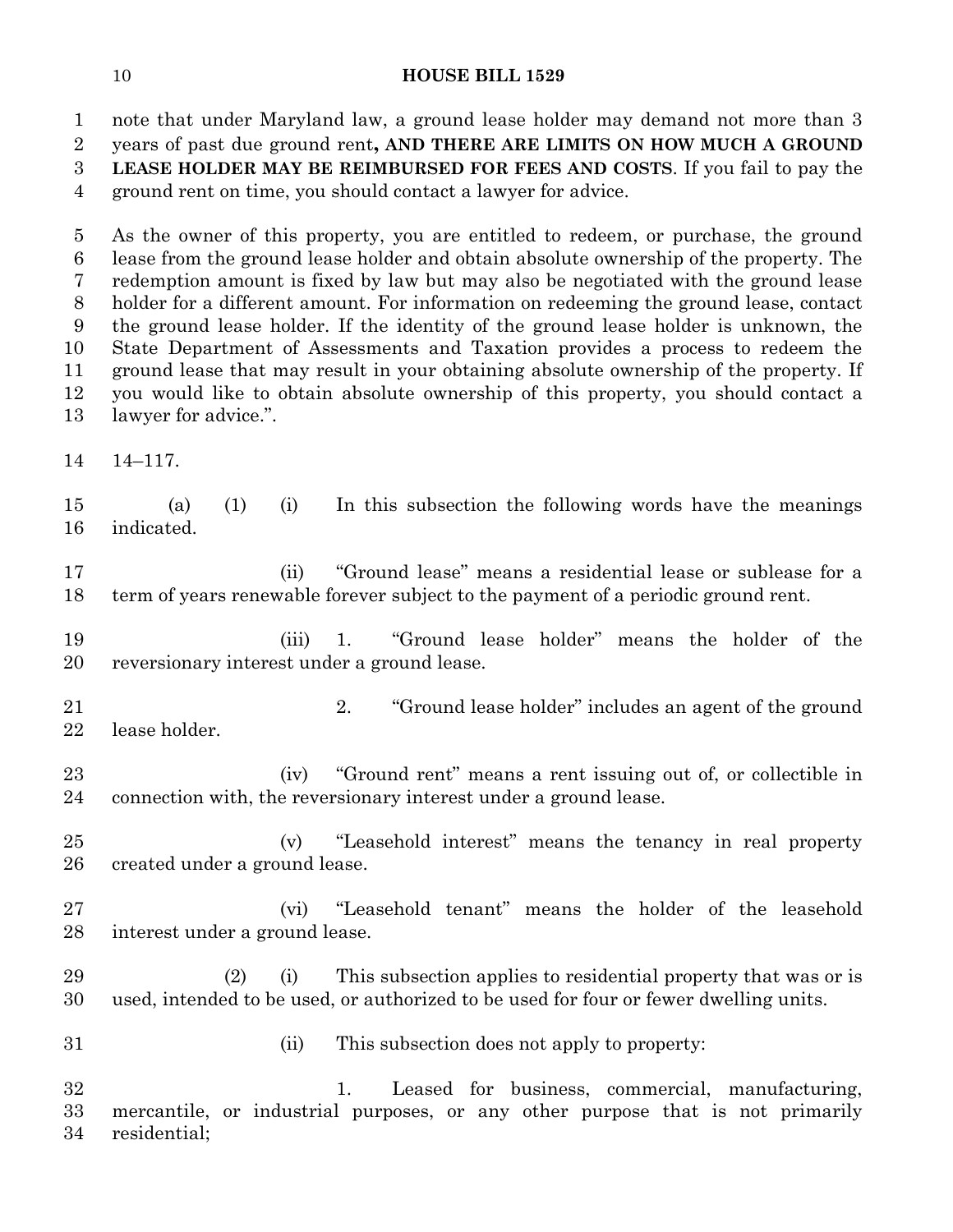2. Improved or to be improved by any apartment, condominium, cooperative, or other building for multifamily use of greater than four dwelling units; or

 3. Leased for dwellings or mobile homes that are erected or placed in a mobile home development or mobile home park.

 (3) A contract for the sale of real property subject to a ground rent shall contain the following notice in boldface type, at least as large as 14 point, in substantially the following form:

# "NOTICE REQUIRED BY MARYLAND LAW REGARDING YOUR GROUND RENT

 This property (address) is subject to a ground lease. The annual payment on the ground lease ("ground rent") is \$(dollar amount), payable in yearly or half–yearly installments on (date or dates).

 The next ground rent payment is due (day, month, year) in the amount of \$(dollar amount).

- The payment of the ground rent should be sent to:
- (name of ground lease holder)
- (address)
- (phone number)

 NOTE REGARDING YOUR RIGHTS AND RESPONSIBILITIES UNDER MARYLAND LAW:

As the owner of this property, you are obligated to pay the ground rent to the ground

 lease holder. It is also your responsibility to notify the ground lease holder if you change your address or transfer ownership of the property.

 If you fail to pay the ground rent on time, you are still responsible for paying the ground rent. In addition, **IF** the ground lease holder **[**may take action**] FILES AN ACTION IN COURT** to collect the past due ground rent**, YOU MAY BE REQUIRED TO PAY THE GROUND LEASE HOLDER FOR FEES AND COSTS ASSOCIATED WITH THE COLLECTION OF THE PAST DUE GROUND RENT. IN ADDITION, THE GROUND LEASE HOLDER MAY ALSO FILE AN ACTION IN COURT TO TAKE POSSESSION OF THE PROPERTY,** which may result **IN YOUR BEING RESPONSIBLE FOR ADDITIONAL FEES AND COSTS AND** ultimately in your loss of the property. Please note that under Maryland law, a ground lease holder may demand not more than 3 years of past due ground rent**, AND THERE ARE LIMITS ON HOW MUCH A GROUND LEASE HOLDER MAY BE REIMBURSED FOR FEES AND COSTS**. If you fail to pay the ground rent on time, you should contact a lawyer for advice.